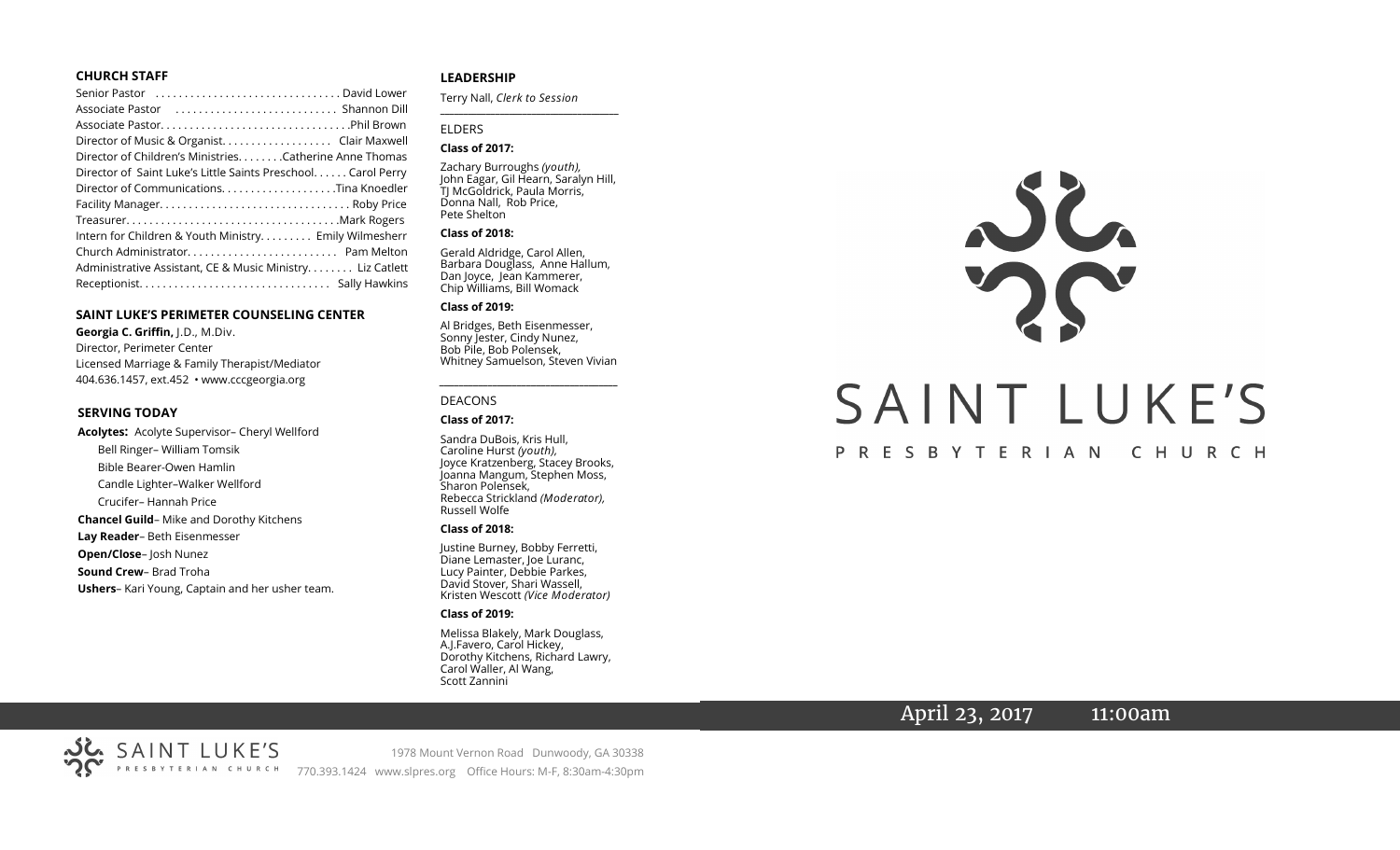

1978 Mount Vernon Road • Dunwoody, Georgia 30338 770.393.1424 • www.slpres.org

# **April 23, 2017**

Second Sunday of Easter

#### **Liturgical Color:** White

*White is used on days we celebrate the redemptive work of Jesus Christ, such as Easter, Christmas and Communion Sundays.*

*Today's flowers are given to the Glory of God and in grateful celebration of the marriage of Mattie Hulett and Paul Cross on April 22, 2017.*

### **SUNDAY SCHEDULE**

8:30am Chapel Communion Service 9:30am Sunday School 11:00am Sanctuary Worship Service *Nursery available at all services and Sunday School.*

# MISSION

Responding to God's call and empowered by the Holy Spirit, we invite all to join us in knowing, serving, and sharing Jesus Christ here and around the world.

VISION

To be a beacon of faith, hope, and love– every member an active disciple in Christ's ministry.

# **WELCOME, GUESTS!**

We are delighted you are worshipping with us.

**DURING** the Welcome, please print the requested information on the Friendship Pad and pass the Friendship Pad down the pew.

**AFTER** the worship service, please join us outside the Sanctuary where our Pastors or a church officer will be available to answer questions and provide you with a loaf of freshly -baked bread.

**FOR MORE** information about our programs, ministries or membership, please contact one of our Pastors at 770.393.1424, or visit our website: slpres.org.

# **THAT ALL MAY WORSHIP**

**ASSISTIVE** A hearing loop is accessible  $\mathcal{D}_{\mathbf{r}}$ by switching hearing aids to T-coil. Also, large print hymnals and back cushions are available. Please contact an usher for further assistance. **CHILDREN** are a precious part of our

church family, and we welcome them in worship. Worship notebooks and activity packets are available on the back ledges of the sanctuary for preschool and elementary ages. Each week, children are invited to walk up for an age-appropriate message during "Tell Us Our Story." After that time, they may remain in worship, go to Faithful Friends (K-2nd) or go to child care (PreK and younger).

**HABITAT UPDATE 2017, ANOTHER HOUSE** 

**BUILT ON A DREAM**—Just two more Saturdays and it is turn-over-the-keys time for Sonja Hodges! Nearly all of the work on her new Habitat house will be completed on April 22. On April 29, we will put the finishing touches on the house and landscape the property. Following a great morning of work, volunteers will enjoy a fantastic lunch and a joy-filled dedication ceremony. We especially need volunteers on April 22 as several of the regulars will not be able to make it that day. Of course, the last Saturday is absolutely amazing. Hopefully, many Saint Luke's members will make it to the house on the last day.

The address of the house to be built is 1500 Monteel Drive NW, Atlanta, GA., 30318. We will have the usual car pool arrangement. If you want a ride or you want to be a driver, meet at the church lot (Manhasset Street) in time for a 7am departure each Saturday. The day starts at 7:30am/ends at 2:30pm. If you have any questions, feel free to contact anyone of the members of St. Luke's Habitat Leadership Team: Val DeFriece, Diane Markel, Tom McIntosh, Daryl Moore, Bill Womack, Ellen Womack.

**CALLING ALL SAINT LUKE'S LADIES**—You

are invited to come to the Presbyterian Women's Annual Spring Gathering on May 8, starting at 6pm for fellowship and punch in the lobby, followed by a potluck dinner in the Great Hall and then a church service in the Chapel led by our guest speaker, Ms. Carrie Weatherford, Director of Children and Family Ministries at Roswell Presbyterian. All are welcome and it's a fun, casual gathering! Please register on the sign-up sheet in the lobby. Please contact the following with any questions: Andrea Price at [andreacoppedgeprice@gmail.com](mailto:andreacoppedgeprice@gmail.com) or Fern Mitropoulos at tmitropoulos@comcast.net. We sure hope to see you there!

**CAMP LITTLE SAINTS**— Saint Luke's Preschool & Kindergarten is offering a fun camp for kids who turned 2 by September 1, 2016 through kids who have completed Kindergarten. 4 days each week, 9 a.m. - 1 p.m. Space is limited. Contact Carol Perry at 770.393.1424 ext. 240.

GETTING SPACY // May 30 – June 2 // Blast off for fun as we learn what it takes to be an astronaut! We'll suit up and climb aboard the SLLS Spaceship to explore the planets in our solar system. Along the way we'll make edible moon rocks and Martian Slime!

TAKE ME OUT TO THE BALLGAME // June 5 – June 8 // Grab your baseball hat and hit the SLLS ballpark! Our ball players will spend lots of time with balls of all kinds during the week. There will be plenty of ballpark snacks and we'll take home our very own personalized trading cards!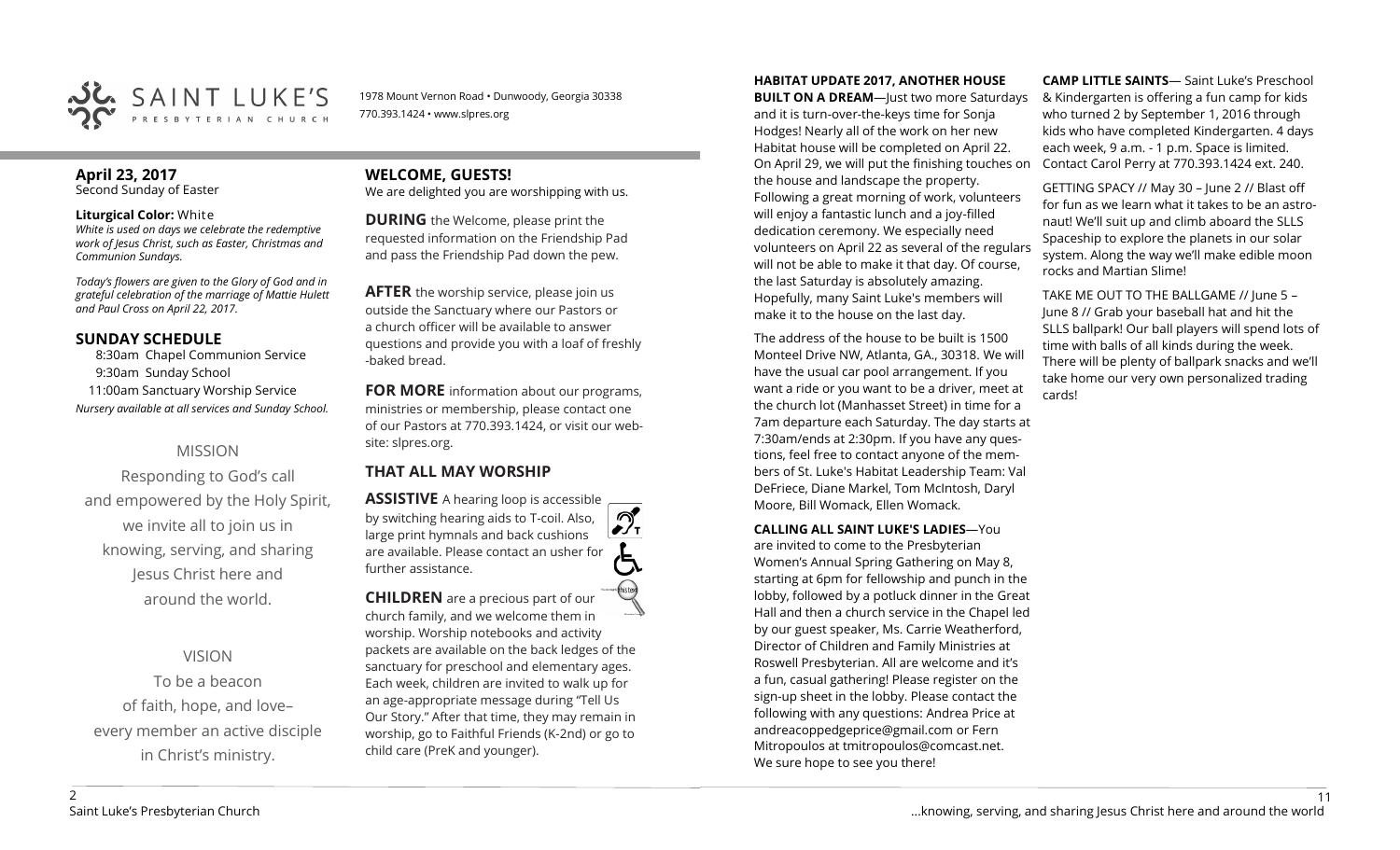# YOUTH MINISTRY

**Phil Brown philbrown@slpres.org / 770.393.1424 ext. 238 Emily Wilmesherr emilywilmesherr@slpres.org/ 770.393.1424 ext. 234**   $\_$  ,  $\_$  ,  $\_$  ,  $\_$  ,  $\_$  ,  $\_$  ,  $\_$  ,  $\_$  ,  $\_$  ,  $\_$  ,  $\_$  ,  $\_$  ,  $\_$  ,  $\_$  ,  $\_$  ,  $\_$  ,  $\_$  ,  $\_$  ,  $\_$  ,  $\_$ 

## **YOUTH SUNDAY SCHOOL**

Please join everyone today in the Great Hall for the Rise Against Hunger Event, 9:30am.

#### **CHICK-FIL-A**

Tuesday, April 25 at 7am at the Jett Ferry location. Contact Phil by Monday night if you need a ride to school.

### **VIDEO RECORDING**

Seeking interested youth who may want to help video during the 11am service. No experience necessary. Email Roby Price is you would like more details. robyprice@slpres.org.

### **MARK YOUR CALENDARS**

**April 30:** Youth Sunday at 11am Service, Summer Trip Mtg. at 12:30pm, Chastain at 6:30pm

- **May 7:** During Sunday School there will be a Parent Feedback Group- Year End Review with breakfast and coffee (FINCH class room) with Youth out for breakfast and Prayer Walk along the Beltline in the afternoon
- **May 14:** Sunday School, No Youth Group (Mother's Day)
- **May 21:** Six Flags (sign up coming soon)
- **May 28:** No Sunday School or Youth Group (Memorial Day Weekend)

# MUSIC MINISTRY

**Clair Maxwell clairmaxwell@slpres.org / 770.393.1424 ext. 227** 

#### **CHOIR REHEARSALS ON WEDNESDAYS:**

6:30-7:20pm Festival Ringers, *Youth & Adults, Clair Maxwell, Director* 7:30-9:00pm Chancel Choir, *Youth & Adults, Clair Maxwell, Director* 

#### **MARK YOUR CALENDARS**

End of the Year Combined Children's Choir Party, May 3, 5-6pm in Hannaford Garden.

\_\_\_\_\_\_\_\_\_\_\_\_\_\_\_\_\_\_\_\_\_\_\_\_\_\_\_\_\_\_\_\_\_\_\_\_\_\_\_\_\_\_\_\_\_\_\_\_\_\_\_\_\_\_\_\_\_\_\_\_\_\_\_\_\_\_\_\_\_\_\_\_\_\_\_\_\_\_\_\_\_\_\_\_\_\_\_\_\_\_\_\_\_\_\_\_\_\_\_\_

## **SUMMER MUSIC**

We are currently scheduling music for our summer worship services while our choirs take the summer off. If you play an instrument, take music lessons, or can't sing with the choirs during the year, this is your chance to share your gifts with the congregation. Music is needed at the 8:30 and 11am services from June 4 through August 13. All instrumentalists and singers are welcome and appreciated! Contact Clair Maxwell if you would like to participate.



(When asked, "Do you believe in God without any doubts?") "I believe in God with all my doubts." *~Madeleine L'Engle*

# **Gathering Prayer**

**Prelude** Adagio *Charles Marie-Widor* 

**Chiming of the Hour**

# **Welcome and Announcements**

# **Call to Worship\***

- Leader: Followers of Jesus, by his cross we are redeemed from the futility of sin. Alleluia!
- **People: By his rising we are free from the fear of death. Alleluia!**
- Leader: By his love we are made new in the living and redeeming Word of God. **People: Alleluia! Thanks be to God!**
- **Hymn #248\*** Christ is Risen! Shout Hosanna! *HYMN TO JOY*

# **Call to Confession\***

Leader: The Lord be with you. **People: And also with you.** Leader: Let us pray.

# **Prayer of Confession\***

## **Living God,**

**in the resurrection of Jesus you have shown us the way to abundant living. Even as we gaze into the empty tomb,**

**we confess that we do not always live the life you intend for us.**

**We have not loved you with a pure heart,**

**nor have we loved our neighbors as ourselves.**

**We have not always done justice, loved kindness, or walked humbly with you, our God. Set us free from a past we cannot change,**

**and open to us a future in which we can be changed…**(*Silence is kept for personal reflection)*

Leader: Lord, in Your mercy,

**People: Hear our prayer. Amen.**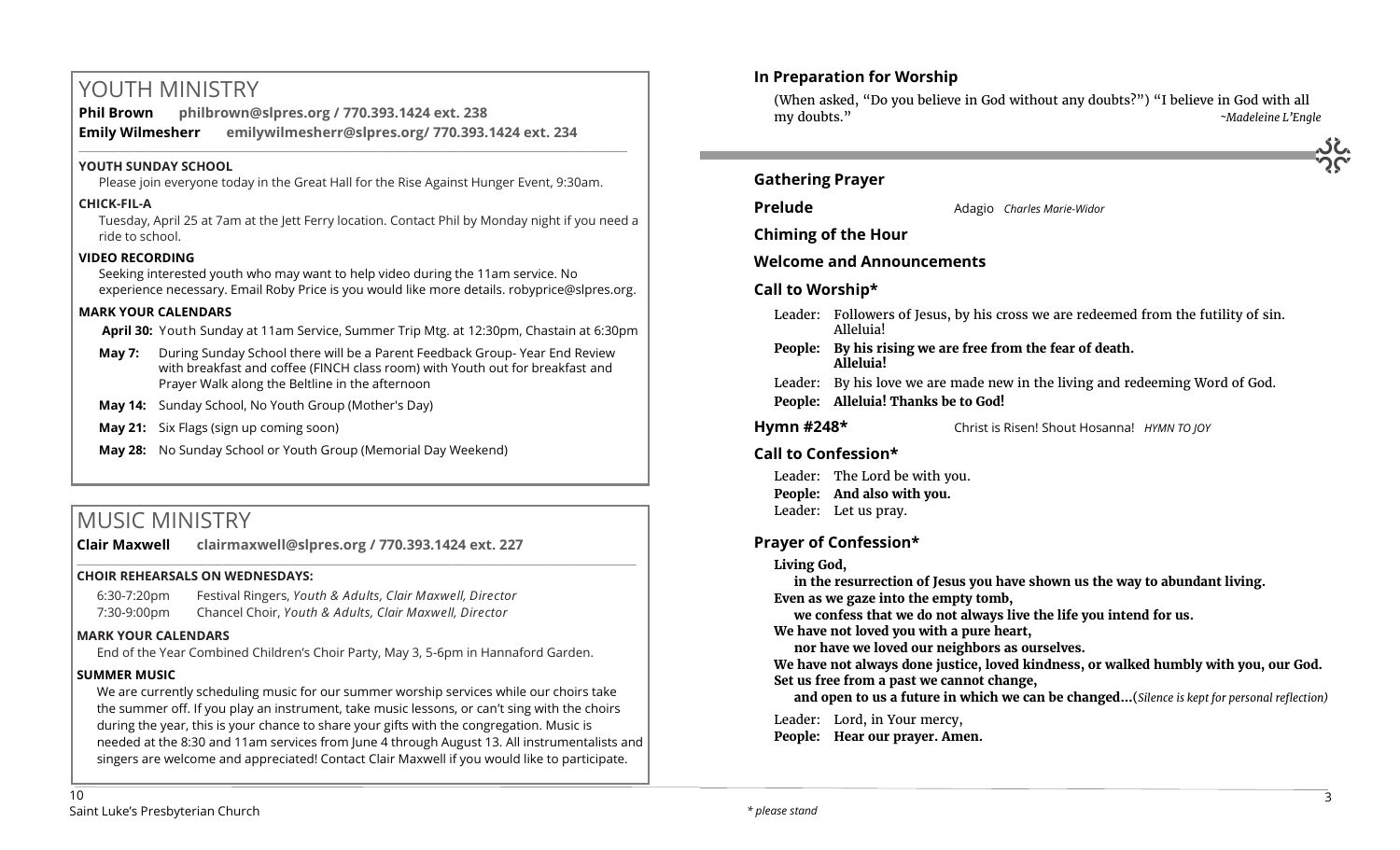## **Assurance of Forgiveness\***

**Song of Praise\* Praise God, from Whom All Blessings Flow** *LASST UNS ERFREUEN* 

**Praise God, from whom all blessings flow. Praise God all creatures high and low. Alleluia, alleluia! Praise God, in Jesus fully known: Creator, Word and Spirit one. Alleluia, alleluia!** 

## **Passing of the Peace of Christ\***

Leader: May the peace of Christ be with you. **People: And also with you.**

### **Prayer for Illumination Beth Eisenmesser Beth Eisenmesser**

#### **Scripture Lesson** Luke 24:28-32, *page 85 of the New Testament*

Leader: The Word of the Lord. **People: Thanks be to God.**

**Tell Us Our Story** Catherine Anne Thomas

*Parents may take their children (through PreK) to our nursery, Room 120 in Sheppard Hall. Parents of children in K, 1st or 2nd grade may take them to Faithful Friends in The Harbor, Room 213.*

| Anthem                             | Be Thou My Vision arr. Lee Afdahl | <b>Festival Ringers</b> |
|------------------------------------|-----------------------------------|-------------------------|
| Sermon                             | The Emmaus Road to True Joy       | Rev. Eric Powell        |
| Hymn $#252*$<br>Stanzas 1, 2 and 4 | Day of Arising RAABE              |                         |

# **Confirmation Class Recognition CONFIGURER 2018 12:30 Phil Brown**

# **Affirmation of Faith**

Today we will affirm our faith along with the young people becoming active members. This will be done through questions spoken by the pastor to the congregation.

# ADULT MINISTRY

**Shannon Dill shannondill@slpres.org / 770.393.1424 ext. 229** 

#### **ADULT SUNDAY SCHOOL**

Classes meet between the worship services, 9:30-10:30am. Descriptions of current groups are available on our website (slpres.org) or http://bit.ly/AdultSundaySchool. Please join us!

 $\_$  ,  $\_$  ,  $\_$  ,  $\_$  ,  $\_$  ,  $\_$  ,  $\_$  ,  $\_$  ,  $\_$  ,  $\_$  ,  $\_$  ,  $\_$  ,  $\_$  ,  $\_$  ,  $\_$  ,  $\_$  ,  $\_$  ,  $\_$  ,  $\_$ 

#### **FRIDAY MORNING MEN'S BIBLE STUDY**

Fellowship and Bible study every Friday from 6:40-8am in the Parlor with Dan Joyce.

#### **DISCIPLE SERIES**

The final study in the Series, *Christian Believer,* focuses on essential doctrines of the Christian faith and makes connections between the doctrine and daily living. Classes are Tuesdays, 7-9pm.

#### **BIBLE STUDY: "WAYFARERS"**

Come join David, Shannon or Phil as this week's preacher leads a study of the scripture for the upcoming Sunday's worship. Meet on Wednesdays at 10am in the church library.

# S P L A S H ! CHILDREN'S MINISTRIES

**Catherine Anne Thomas cathomas@slpres.org / 770.393.1424 ext. 228** 

#### **"LADIES' NIGHT OUT" DECORATING PARTY**

Take a night off from cooking and dishes to join our VBS Decorating Party on **Wednesday,**  April 26 from 7-9pm. (note corrected day) Join us on the stage to find some fun ways to help "make the magic" happen for decoration and scenery. We'll be painting, hanging, cutting, and climbing – so no need to primp! We'll have food, too, so if you can make it, please email Catherine Anne Thomas at cathomas@slpres.org.

**\_\_\_\_\_\_\_\_\_\_\_\_\_\_\_\_\_\_\_\_\_\_\_\_\_\_\_\_\_\_\_\_\_\_\_\_\_\_\_\_\_\_\_\_\_\_\_\_\_\_\_\_\_\_\_\_\_\_\_\_\_\_\_\_\_\_\_\_\_\_\_\_\_\_\_\_\_\_\_\_\_\_\_\_\_\_\_\_\_\_\_\_\_\_\_\_\_\_\_\_\_\_\_\_\_\_\_** 

#### **VBS VOLUNTEER TRAINING NEWS**

Fun Factory "employees" are encouraged to attend ONE of these two training sessions:

- ~ Wednesday, May 17 from 7-8pm, dessert and drinks provided or
- $\sim$  Sunday, June 4 from 12-1pm, light lunch and drinks provided

*Please RSVP to Liz Catlett for which session you are attending. Child Care is available by reservation only for the June 4 session. We'll provide a spot for your child if you contact [lizcatlett@slpres.org.](mailto:lizcatlett@slpres.org) . Please pack a lunch pail for your small factory workers!*

#### **CHILDREN'S WELCOME WAGON**

Needed: friendly adult volunteers to serve as a Children's Welcome Wagon greeter in Sheppard Hall on Sunday mornings! Hours: Sunday mornings (that you select) from 10:45am to 12:15pm. Please email [cathomas@slpres.org](mailto:cathomas@slpres.org) if you can help. This is an immediate need, and we need at least six people. Thanks!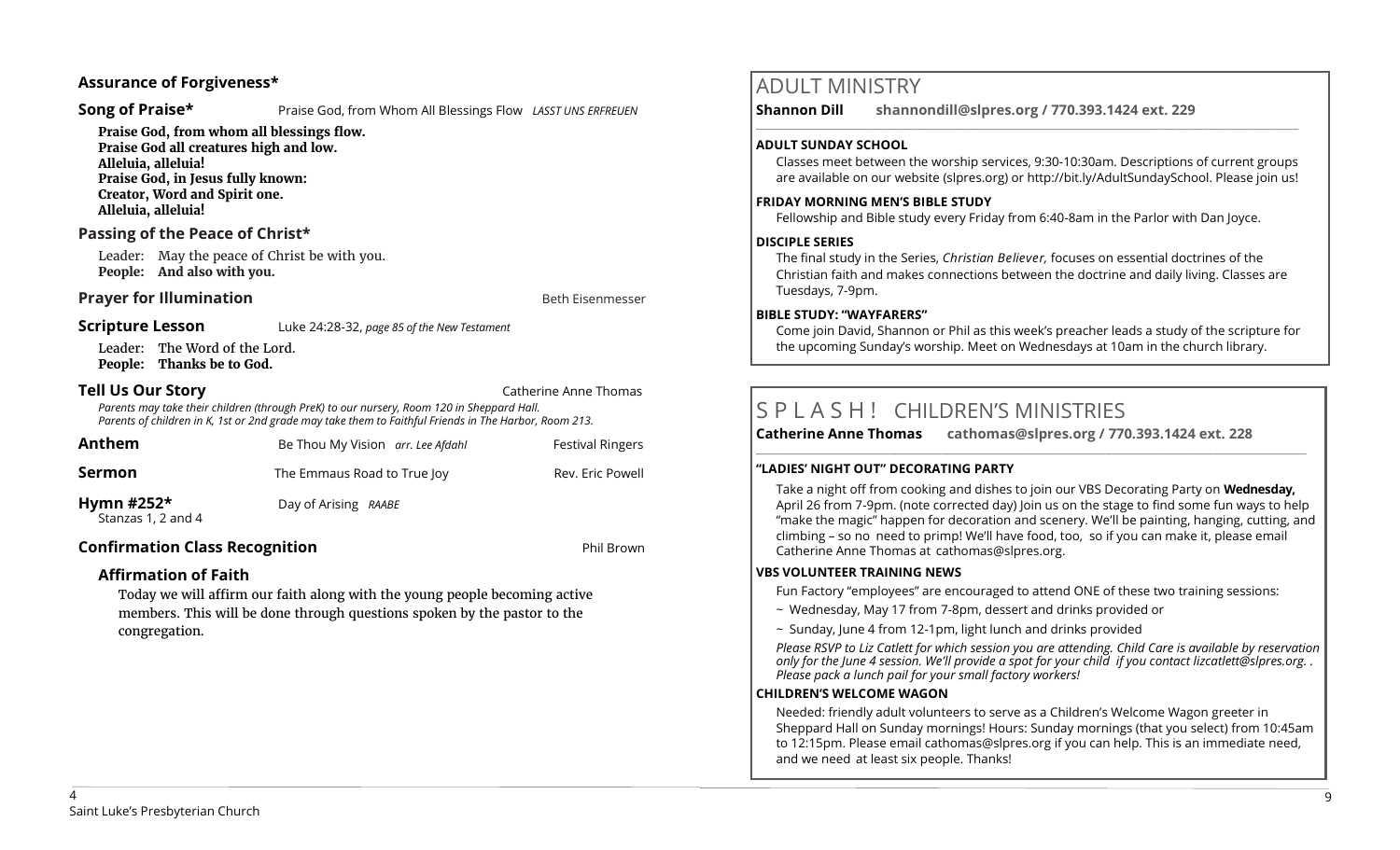# A NIGHT UNDER THE STARS

Chastain at Saint Luke's, April 30, 6:30pm in the Manhasset parking lot. Don't miss this evening of live entertainment in the style of the Chastain amphitheater. Bring your own food, beverages and utensils and decorate your table! (the church provides tables and chairs). Table seats are available on a first come, first served basis. Free childcare is available by reservation only.

# COLLEGE SCHOLARSHIP OPPORTUNITY

High school seniors, need a little financial help with your first year of college? You may qualify for the Saint Luke's College Scholarship! Pick up and complete an application-available in the lobby or they may be obtained from the church web site, www.slpres.org. Look under the Resources tab and scroll down to Forms. Deadline is May 7.

# ON-LINE GIVING UPDATE

Saint Luke's has recently converted to a new merchant processor for online giving via our website. The reasons for the change include:

- lower fees,
- friendlier user experience,
- more efficient administration,
- better functionality which includes the ability to link donations to a specific fund and the ability to do text-giving via smartphones.

We wanted to make you aware of the change for two reasons: First, if you have given online in the past and saved your payment method, you will need to re-enter your information, which can then be saved for future giving. Second, text-giving via your smartphone on the Church Life app is a really safe, easy and convenient way to continue to support the church financially while you are away during the busy summer travel months.

> If you have any questions about the change, please contact a member of the Finance Committee. Thanks!

#### **Prayers of the People The Lord's Prayer Our Father, who art in heaven, hallowed be thy Name, thy kingdom come, thy will be done, on earth as it is in heaven. Give us this day our daily bread; and forgive us our debts, as we forgive our debtors; and lead us not into temptation, but deliver us from evil. For thine is the kingdom, and the power, and the glory, forever. Amen.**

## **Offering Invitation**

*Giving is a tangible sign of worship. If you give electronically, there is a blue, laminated, electronic giving card in the pew rack to place in the offering plate as it is passed.*

**Check Transf** Praise to the Lord, the Almighty **Festival Ringers** *arr. Jason Krug*

**Song of Thanksgiving\*** Now Thank We All Our God *NUN DANKET ALLE GOTT* 

**All praise and thanks to God, who reigns in highest heaven, to Father and to Son and Spirit now be given: the one eternal God, whom heaven and earth adore, the God who was, and is, and shall be evermore.** 

**Prayer of Dedication\*** 

**Closing Hymn #250\*** Hymn of Promise *PROMISE*

**Benediction\*** 

**Choral Response\*** Amen *John Rutter* 

**Postlude\*** Tuba Tune *C.S. Lang*

*Worship Notes:* 

*Music: All rights reserved. Reprinted under OneLicense.net A-719333.*